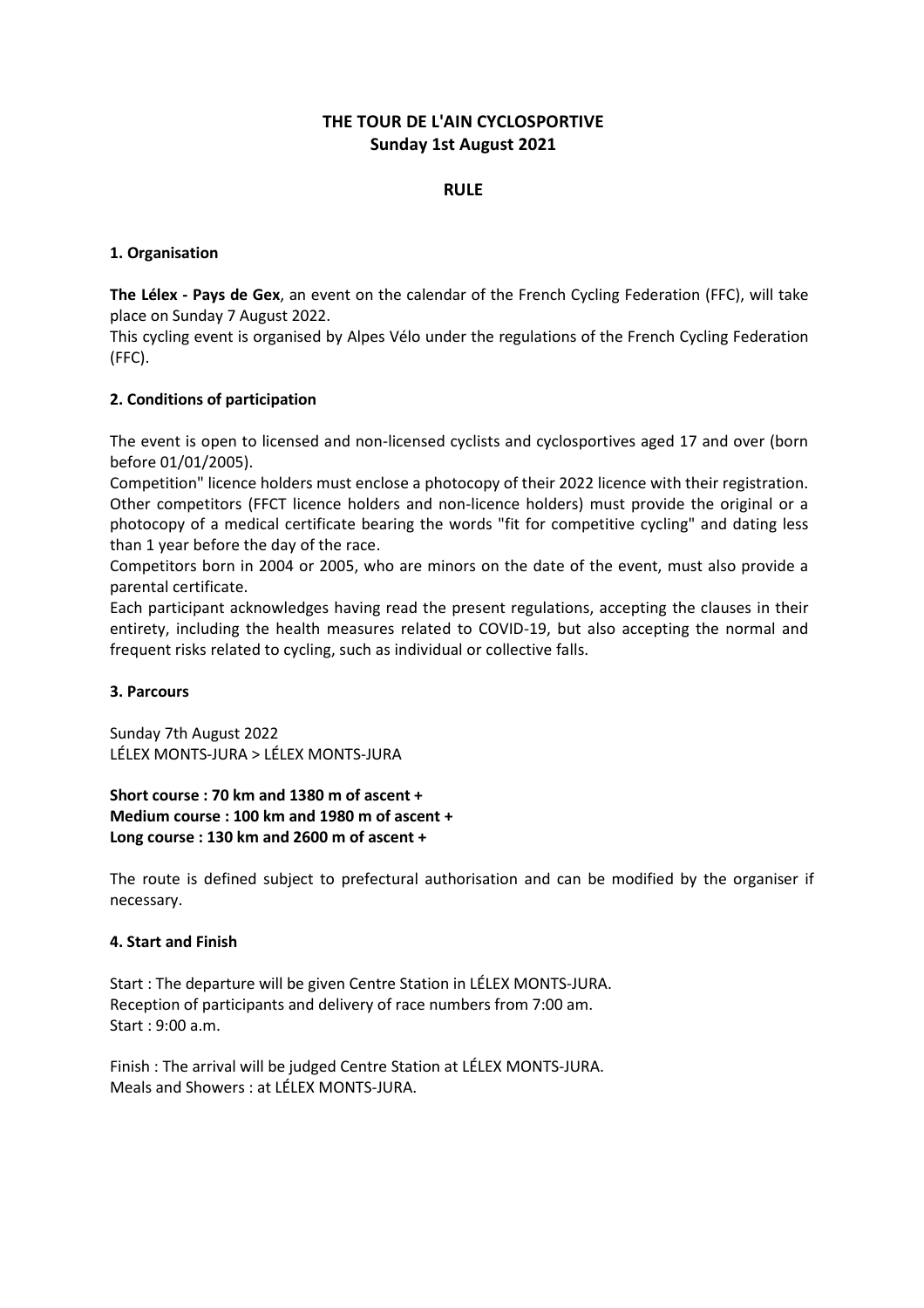# **5. Inscription**

The registration fee includes :

- An Lélex Pays de Gex collector's jersey (must be worn during the event)
- Individual timing
- Course signposting
- Safety motorbike supervision
- Medical assistance
- Refreshments on the course
- Welcome coffee and pastries on departure
- Access to the bike park and showers on arrival
- The meal on arrival

Registrations can be made by post - by returning the attached form - or online at [www.sportsnconnect.com](http://www.sportsnconnect.com/)

The deadline for registration is 6th August 2022 ; on-site registration possible, subject to availability.

Rates are subject to change according to the date of registration : Small course before 15th July : **30 € then 35 €**  Medium course before 15th July : **40 € then 45 €** Large course before 15th July : **50 € then 55 €**

Meals for accompanying person(s) after the stage: **+ 15 €** Individual accident insurance (compulsory for non-FFC licensees): **+ 3 €**

Race numbers are allocated in the order in which the registration forms are received.

#### **6. Category**

The competitors are divided into 12 categories : Category A : men from 17 to 29 years old\*. Category B : men between 30 and 39 years old\*. Category C : men between 40 and 49 years old\*. Category D : men between 50 and 59 years of age Category E : men from 60 to 69 years old\*. Category F : men aged 70\* and over

Category G : woman from 17 to 29 years of age Category H : woman from 30 to 39 years old\*. Category I: woman between 40 and 49 years old\*. Category J : woman from 50 to 59 years of age\* Category K : woman from 60 to 69 years old\* Category L : woman aged 70\* and over

\* age in the current year.

#### **7. Security**

Competitors must imperatively respect the highway code, otherwise they will be sanctioned, ride on the right, control and adapt their speed and stay in control of their trajectory.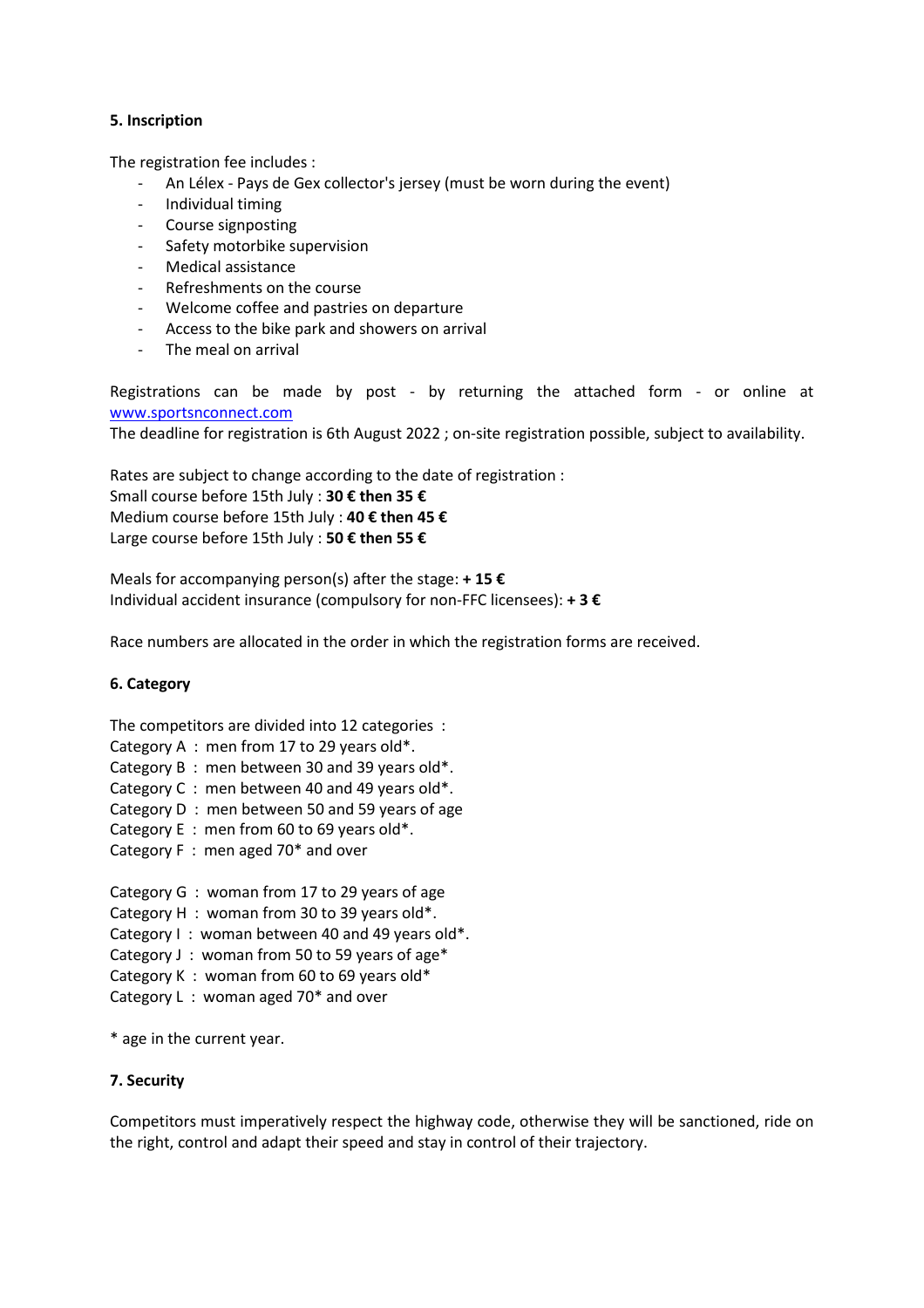Any competitor overtaken by the "End of Race" device at any point on the course will be disqualified. He will have to give back his race number to the race stewards, but he will be allowed to continue on his own responsibility and on his own account.

# **8. Wearing a helmet and equipment**

Wearing a hard-shell helmet is compulsory and each competitor undertakes to wear it throughout the event. Participants lose the benefit of insurance cover if they do not wear a helmet. Non UCI-approved equipment is forbidden on the Tour de l'Ain cyclosportive.

#### **9. Responsibility for the equipment**

Competitors are responsible for the proper functioning and monitoring of their equipment. The participants acknowledge the organiser's non-responsibility for the surveillance of goods or objects in the event of theft or loss.

# **10. Follower cars**

Follower cars are forbidden.

# **11. Technical assistance**

Each competitor must be autonomous and must leave with a minimum repair kit including, in particular, spare hoses or inner tubes to provide for any puncture.

An assistance van will circulate at the end of the event and will be able to ensure the repatriation of competitors who are victims of major mechanical incidents.

#### **12. Refreshment**

Refreshment points are organised on the different courses.

Competitors may be supplied by their companions at other points on the course provided that the refreshments are provided by a pedestrian and do not affect the safety of the event.

The refuelling of a participant from a moving vehicle is forbidden and will result in the immediate disqualification of the participant.

#### **13. Environment**

The throwing of any object, paper or rubbish on the road is strictly forbidden, under penalty of punishment, especially in so-called sensitive areas (Natura 2000). In addition, a waste collection area is set up after each refuelling area.

**14. Insurance** 

Civil liability : the organisers have taken out a contract covering their civil liability as well as that of the participants involved. It takes effect only on the official route and for the duration of the event, for participants who are regularly registered, checked at the start, on the course and up to the finish.

Individual accident and health-related : It is the responsibility of the participants to guarantee themselves, obligatorily.

Material damage and liability : Neither the organiser nor its insurer will cover any damage to participants' equipment and materials, particularly in the event of a fall or theft. It is the responsibility of each participant to take out a guarantee.